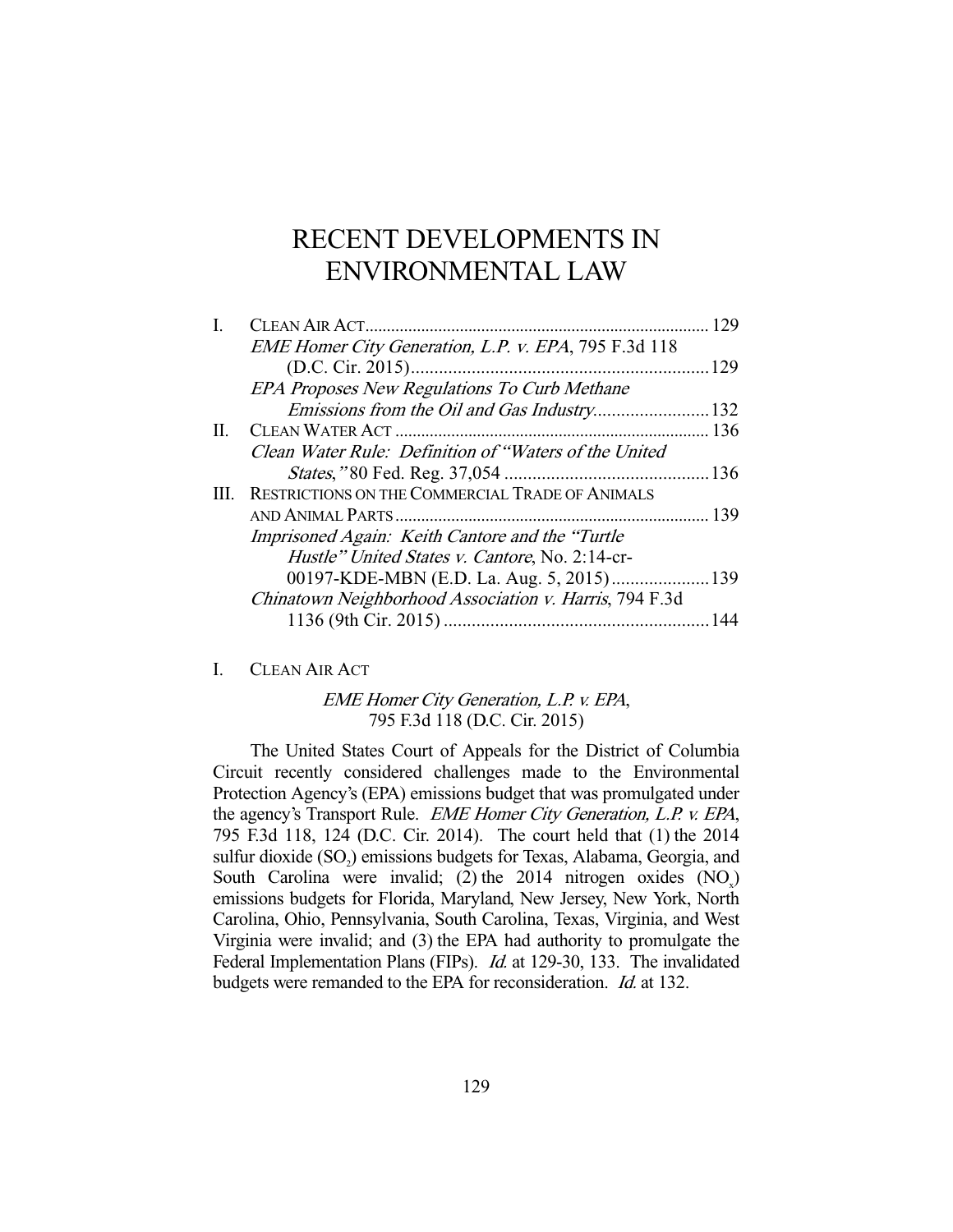### A. Background

### 1. Legal Background

 The EPA, under the Clean Air Act (CAA), established the National Ambient Air Quality Standards (NAAQS). These standards limit the level of common pollutants in ambient air. 42 U.S.C. § 7409(a) (2012). To achieve the prescribed levels, the EPA identifies areas that have not attained the prescribed NAAQS. EME Homer City, 795 F.3d at 124 (citing 42 U.S.C. § 7407(d)). Then the states develop a plan to bring the area into compliance with the NAAQS. Certain areas were not compliant with NAAQS because they were downwind from states emitting pollution. In an attempt to fix this problem, the EPA passed the Transport Rule under the CAA's Good Neighbor provision. *Id.* at 125; 42 U.S.C. § 7410(a)(2)(D). The Transport Rule regulates states' emissions of  $SO_2$  and  $NO_x$  through a two-step process. First, it identified the states that attributed to nonattainment in other states. EME Homer City, 795 F.3d at 125 (citing EPA v. EME Homer City Generation, L.P., 134 S. Ct. 1584, 1596 (2014)). Second, the EPA imposed uniform emissions thresholds, which were established by determining the cost of eliminating pollution from each upwind state. The states brought asapplied challenges to the budgets that the EPA set. *Id.* at 126 (citing EME Homer, 134 S. Ct. at 1596).

### 2. Procedural Background

 This case was remanded to the D.C. Circuit from the United States Supreme Court. In an earlier decision, the D.C. Circuit vacated the Transport Rule because the rule "led to over-control" of certain states' emissions. *Id.* at 123. The Supreme Court reversed the decision and stated that the overcontrolled states could bring "particularized, asapplied challenge[s]" to the EPA's regulation. *Id.* at 124 (quoting  $EME$ Homer, 134 S. Ct. at 1609 (alteration in original)).

### B. Court's Decision

The court evaluated the states' claims against the  $SO_2$  budgets,  $NO_x$ budgets, and finally against the Transport Rule as a whole. Id. at 128-37. The court kept in mind the Supreme Court's instructions when considering the validity of the budgets. Id. at 128-36. The court provided substantial guidance to the EPA for formulating new budgets. See id. at 130-31 (citing Cross-State Air Pollution Rule, 76 Fed. Reg.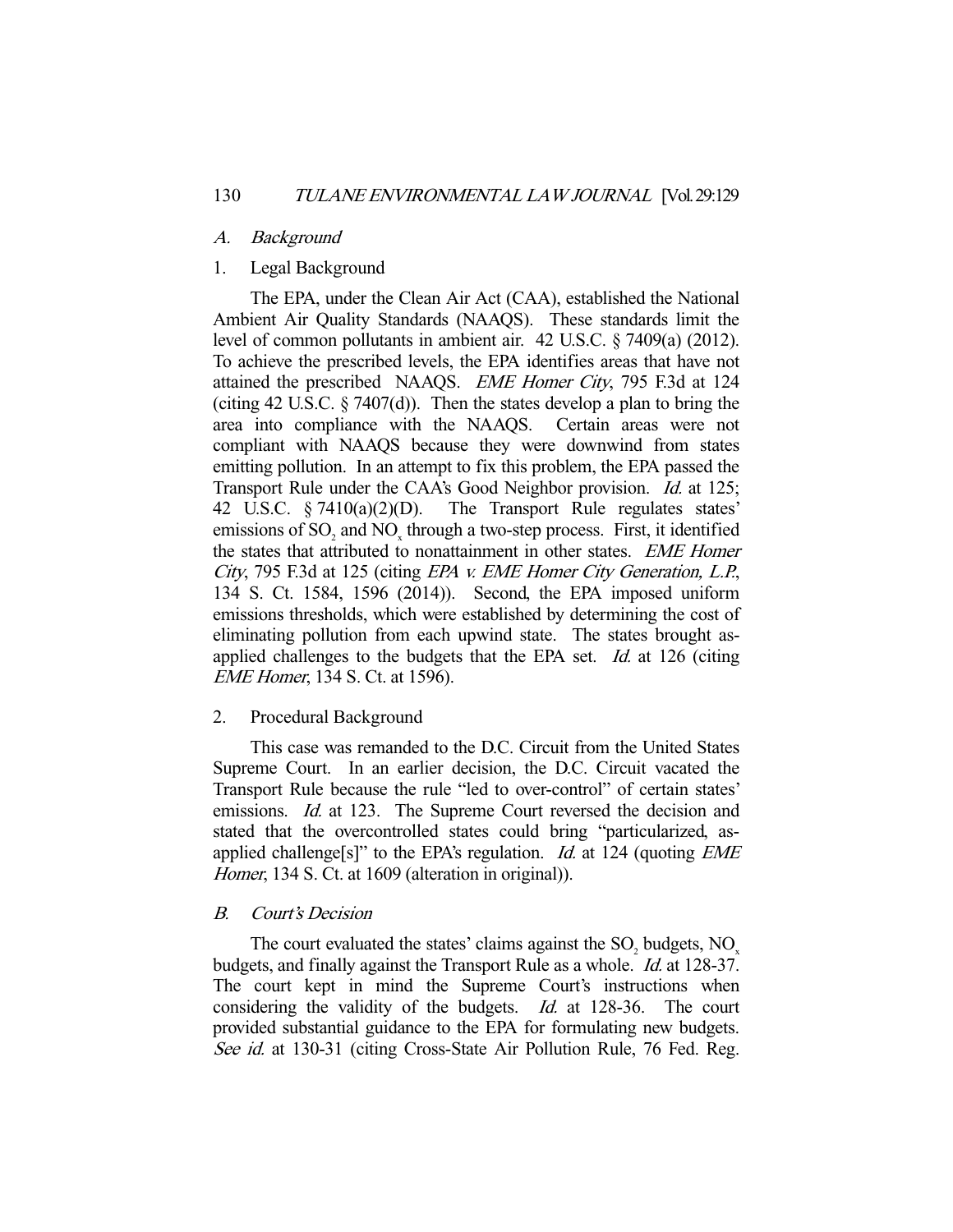48,208, 48,251 (Aug. 8, 2011) (to be codified at 40 C.F.R. pts. 51, 52, 72, 78, 97).

First, the court invalidated the  $SO_2$  budgets because they required certain states to reduce emissions by more than necessary. Id. at 129 (quoting EME Homer, 134 S. Ct. at 1608). Next, the court invalidated the  $NO<sub>x</sub>$  emissions budgets for similar reasons. *Id.* at 130. The court held that the EPA did not need to apply uniform cost thresholds. *Id.* at 131. Furthermore, the court noted that the EPA should not regulate one state more heavily than another for the same transgression.

 After invalidating the budgets, the court considered whether the EPA had the power to promulgate the Transport Rule FIPs. Id. at 132-33 (quoting Cross-State Air Pollution Rule, 76 Fed. Reg. at 48,220). The court found that the EPA did have the power to promulgate the FIPs. The court utilized the D.C. Circuit's decision from North Carolina v. EPA, where the court held that the Clean Air Interstate Rule was invalid and instructed the EPA to build the rule from the ground up. Id. at 134 (quoting 550 F.3d 1176, 1178 (D.C. Cir. 2008)). The states contended that the court should invalidate the rule instead of just having the budgets vacated.

 The court then determined the proper remedy for the overreaching budgets. The states contended that the methodology behind calculating the budgets was flawed to the point where it needed to be completely rebuilt. See id. at 135. The EPA argued that the budgets did not need to be vacated and that the Transport Rule did not require invalidation. The D.C. Circuit agreed with the EPA and did not invalidate the rule, but held that the budgets needed to be recalculated. *Id.* at 132.

# C. Analysis

 This decision was a major victory for the EPA. Previous considerations in the D.C. Circuit have ended up with several rules of the EPA being invalidated or with the EPA being sent back to the drawing board. See North Carolina v. EPA, 550 F.3d 1176 (D.C. Cir. 2008). Here, the court upheld a rule that could go a long way in bringing about compliance with the NAAQS. Moreover, the D.C. Circuit, declaring that the EPA had the power to promulgate the Transport Rule FIPs, paved a path for other similar regulations of emissions.

 While this was a major win for the EPA, it was equally a difficult loss for the energy companies that do business in the states that are being heavily regulated. While the EPA cannot overregulate emissions, it still can heavily regulate them, and now it does not have to be done in a uniform manner. This rule will make it more difficult for energy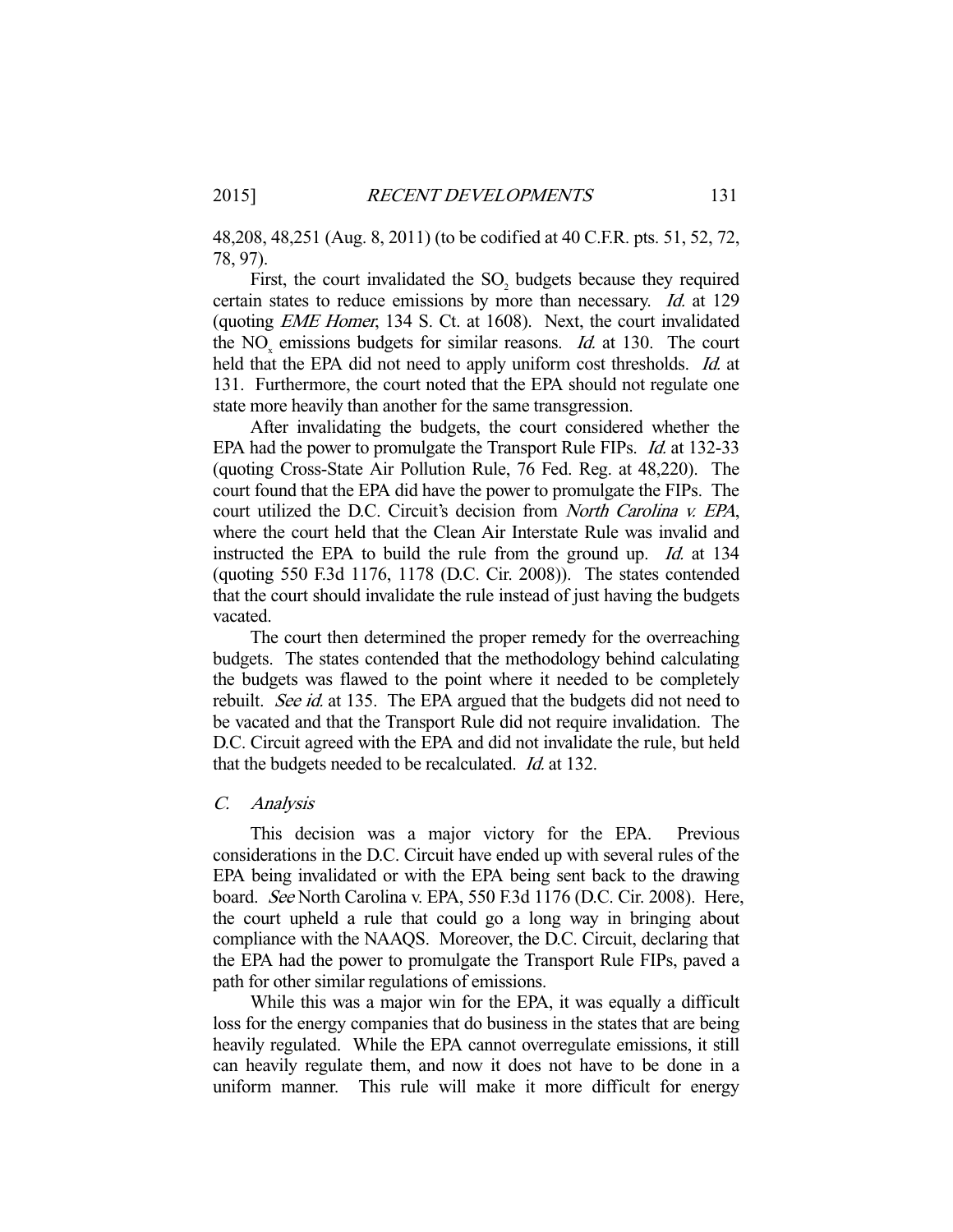companies that own and operate power plants that regularly emit  $SO_2$  and  $NO<sub>x</sub>$ . Likely, the companies will pass off the increased cost that occurs due to the emissions budgets to their customers. Furthermore, it is likely that the states will place their own increased regulations onto these power plants.

#### D. Conclusion

 In conclusion, the D.C. Circuit vacated and remanded several emissions budgets back to the EPA for reconsideration. Additionally, it held that the EPA has the power to promulgate the Transport Rule FIPs. This holding provided the EPA a major victory. Conversely, the power plants that produce the greatest amount of emissions in the regulated states suffered a defeat. This decision will likely empower the EPA to promulgate similar regulations.

Scott Ferrier

# EPA Proposes New Regulations To Curb Methane Emissions from the Oil and Gas Industry

 Over the next ten years, the Obama Administration plans to reduce methane emissions from oil and gas exploration by at least 40% from 2012 levels. See Oil and Natural Gas Sector: Emission Standards for New and Modified Sources, 80 Fed. Reg. 56,593, 56,599 (Sept. 18, 2015) (to be codified at 40 C.F.R. pt. 60). To meet that goal, the United States Environmental Protection Agency (EPA) plans to impose new regulatory standards on oil and gas production equipment and hydraulically fractured oil and gas wells. *Id.* at 56,600. The standards are intended to maximize the environmental benefits of the U.S. power sector's increasing reliance on natural gas for electricity production.

### A. Background

 Unconventional drilling technology has allowed the United States to tap into large and inexpensive oil and natural gas reserves. Russell Gold, Rise in U.S. Gas Production Fuels Unexpected Plunge in Emissions, WALL ST.J. (Apr. 18, 2013), http://www.wsj.com/articles/SB1000142412 7887324763404578430751849503848. As a result, the share of electricity produced from burning natural gas increased from 19% in 2005 to 30% in 2012. Over the same period, carbon dioxide emissions fell to their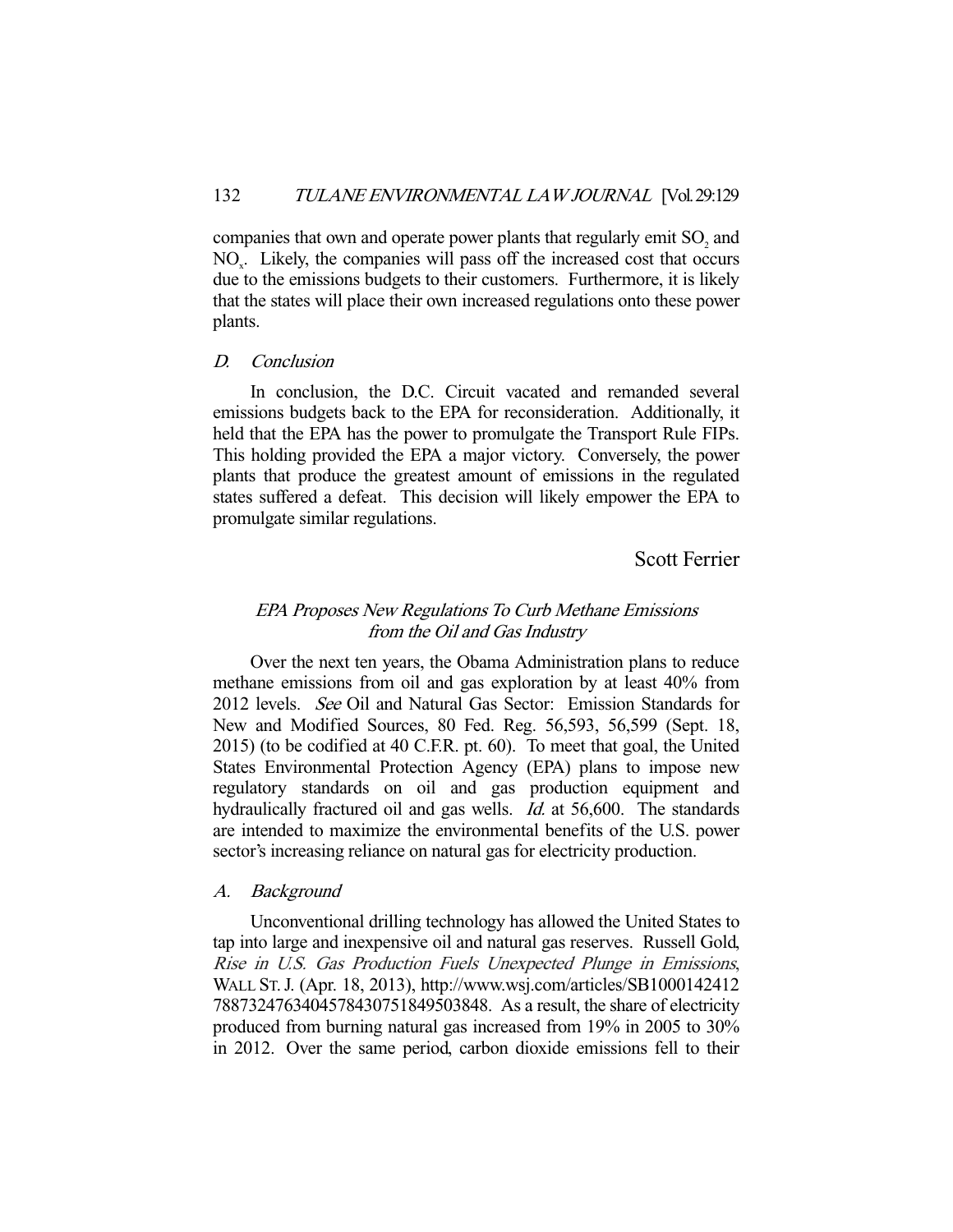lowest level since 1994, partially because using natural gas to produce electricity emits half the carbon dioxide emitted by coal.

 If the methane emitted from natural gas production exceeds a certain floor, however, natural gas's advantage as a relatively clean source of energy erodes. See Patterson Clark, Unexpected Loose Gas from Fracking, WASH. POST (Apr. 14, 2014), https://www.washingtonpost.com/ apps/g/page/national/unexpected-loose-gas-from-fracking/950/. Methane is more than twenty-five times as potent as carbon dioxide, so even small amounts can have an enormous impact on the climate. See Proposed Climate, Air Quality and Permitting Rules for the Oil and Natural Gas Industry: Fact Sheet, EPA (2015), http://www3.epa.gov/airquality/oiland gas/pdfs/og\_fs\_081815.pdf. Currently, about 30% of methane emissions come from the oil and natural gas industry. As the domestic energy sector continues to grow, controlling methane emissions from production activities will become increasingly important.

 Methane emissions result from hydraulic fracturing during both well formation and operation. During formation, large volumes of water are pressurized and forced into rock to create fractures from which natural gas can be extracted. Robert W. Howarth, Renee Santoro & Anthony Ingraffea, Methane and the Greenhouse-Gas Footprint of Natural Gas from Shale Formations, SPRINGER LINK (Nov. 12, 2010), http://link.springer.com/article/10.1007%2Fs10584-011-0061-5. A significant amount of the water returns to the surface, carrying methane. This fluid is referred to as "flow-back." Methane emissions from hydraulically fractured wells exceed conventional well emissions, because conventional wells have no such flow-back. Id. at 5.

 During operation, fugitive methane emissions continue to flow from equipment leaks. The typical well "has 55 to 150 connections to equipment such as heaters, meters, dehydrators, compressors, and vaporrecovery apparatus." Leaks result from loose pipes, storage containers, open valves, and outdated equipment. Roger Real Drouin, On Fracking Front, a Push To Reduce Leaks of Methane, YALE ENV'T 360 (Apr. 7, 2014), http://e360.Yale.edu/feature/on\_fracking\_front\_a\_push\_to\_reduce\_ leaks\_of\_methane/2754/I.

 Research indicates that the EPA may underestimate methane emissions from hydraulically fractured wells. Mark Golden, America's Natural Gas System Is Leaky and in Need of a Fix, New Study Finds, STANFORD NEWS (Feb. 13, 2014), http://news.stanford.edu/news/2014/ february/methane-leaky-gas-021314.html. Most emissions, though, are thought to result from a small number of leaks, which makes the task of emissions reduction more manageable for the oil and gas industry.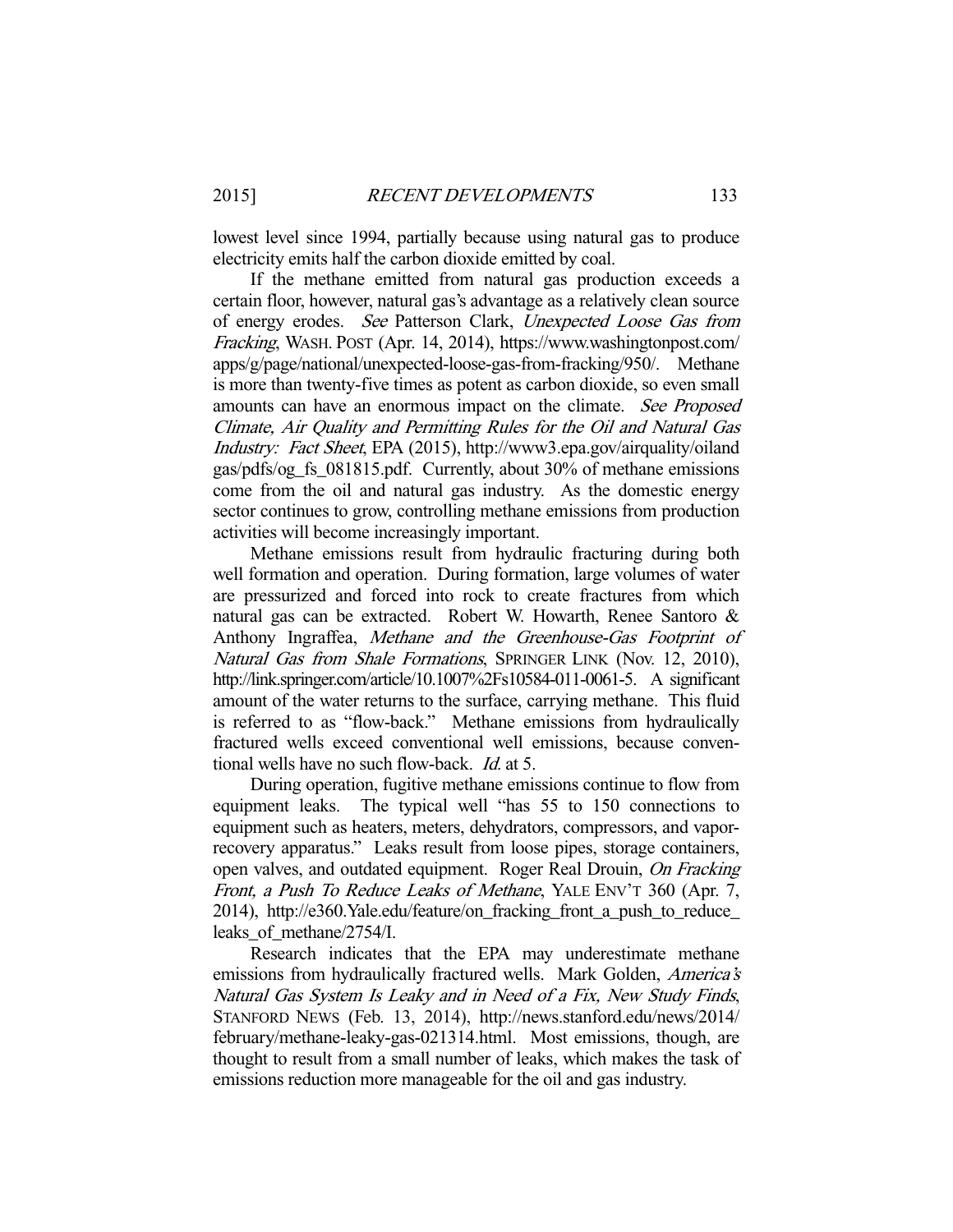### B. The EPA's Proposal

 The EPA's proposed standard targets emissions from specific types of equipment, the well formation process, and leaks that occur during well operation. The specific types of equipment covered by the regulation include centrifugal compressors, reciprocating compressors, pneumatic controllers, and pneumatic pumps. Oil and Natural Gas Sector: Emission Standards for New and Modified Sources, 80 Fed. Reg. 56,593, 56,610 (Sept. 13, 2015) (to be codified at 40 C.F.R. pt. 60). Centrifugal compressors are used to move natural gas through pipelines. Id. at 56,618. The standard would require a cover and closed vent system to capture and reroute emissions released by the compressors. Id. at 56,610. For reciprocating compressors, owners and operators would have to change the rod packing either every thirty-six months or after 26,000 hours of operation. Rod packing provides "a tight seal around the piston rod, preventing the high pressure gas in the compressor cylinder from leaking, while allowing the rod to move freely." *Id.* at 56,620. Finally, the standard would require a switch from high-bleed pneumatic controllers to low-bleed controllers and control devices for pneumatic pumps. Id. at 56,610.

 During well formation, EPA proposes to reduce emissions from water flow-back by requiring a combination of reduced emissions completions (RECs) and combustion to minimize emissions. Id. at 56,628. RECs separate "flowback water, sand, hydrocarbon condensate and natural gas to reduce the portion of natural gas and [volatile organic compounds] vented to the atmosphere, while maximizing recovery of salable natural gas and condensate." EPA estimates this process alone will provide "90 percent control of emissions." It will also allow some natural gas to be recaptured. *Id.* at 56,629. The combined effect of RECs and combustion will provide total emissions controls of 95%.

 The EPA proposes to limit fugitive emissions during well operation by requiring leak detection and repair. Id. at 56,611. Well-site operators would be required to conduct an initial survey of components like "valves, connectors, open-ended lines, pressure relief devices, closed vent systems and thief hatches on tanks" using optical gas imaging (OGI). Id. at 56,612. After the initial survey, monitoring would be required twice a year. Any detected emissions would have to be repaired within<br>fifteen days. The standard would require monitoring surveys The standard would require monitoring surveys semiannually, but high-performing wells will only be required to undergo monitoring once a year. Poor-performing wells, on the other hand, must comply with a quarterly monitoring requirement. The proposed standard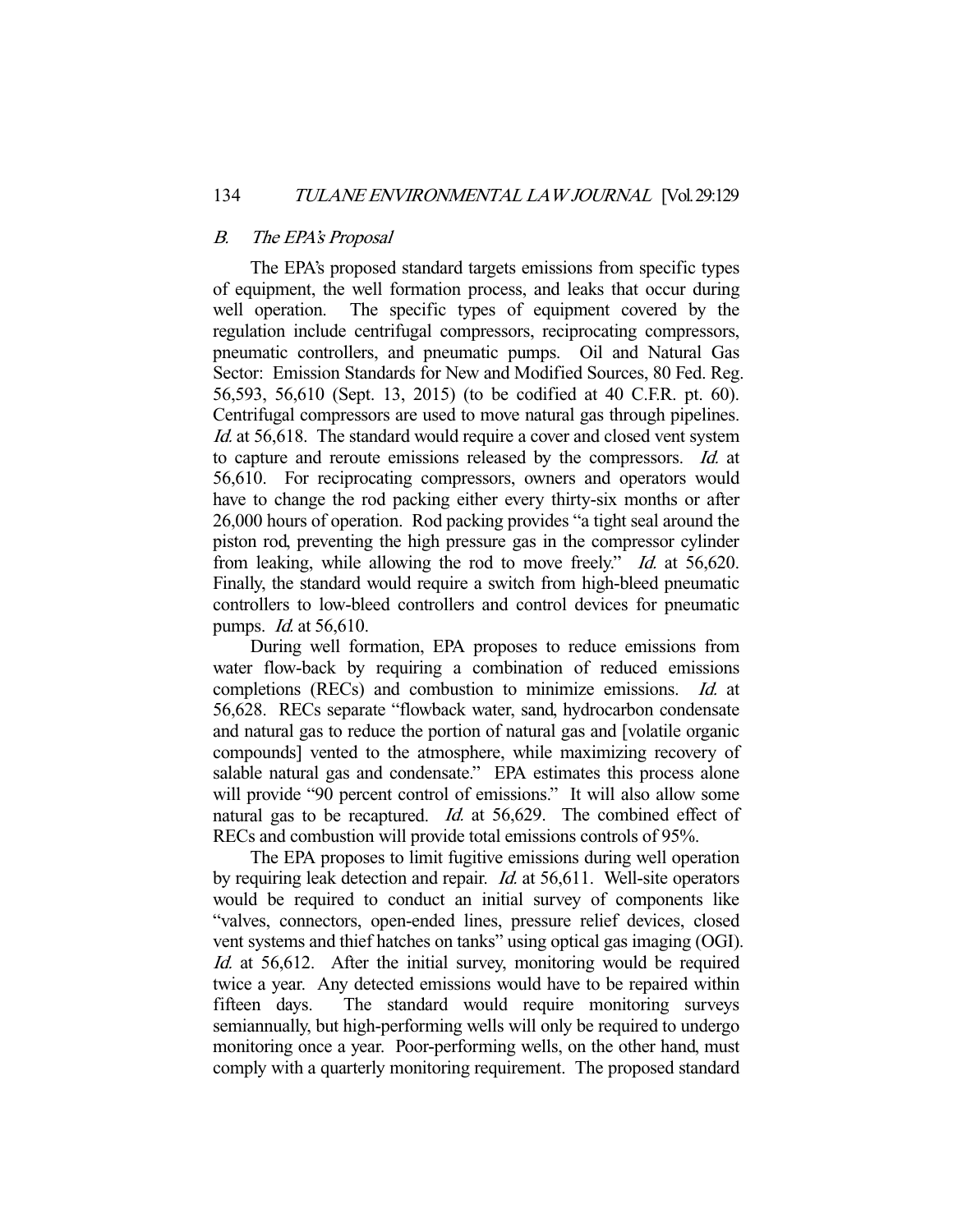would also apply these monitoring requirements to natural gas compressor stations. Id. at 56,613.

 The proposal would exclude wells with "no ancillary equipment such as storage vessels, closed vent systems, control devices, compressors, separators and pneumatic controllers." Id. at 56,611. The proposal would also exclude low-production well sites.

 Capturing fugitive emissions from oil and gas operations has become an important priority for the EPA, which is in the process of finalizing a separate regulatory standard that will require fenceline emissions monitoring at petroleum refineries. See generally Ralph Smith, Comment, Detect Them Before They Get Away: Fenceline Monitoring's Potential To Improve Fugitive Emissions Management, 28 TUL. ENVTL. L.J. 433 (2015). The EPA estimates that its new standard for hydraulic fracturing related oil and gas production will eliminate 340,000 to 400,000 tons of methane emissions by 2025. Oil and Natural Gas Sector: Emission Standards for New and Modified Sources, 80 Fed. Reg. at 56,653. That is the equivalent of 7.7 million to 9 million metric tons of carbon dioxide. Id. at 56,654. The total capital cost in 2025 will be an estimated \$280 to \$330 million, and the total annualized engineering cost will be \$370 to \$500 million. *Id.* at 56,653. However, when the benefit of recovered natural gas is included, annual operating cost will fall to between \$320 and \$420 million.

### C. Analysis

 Methane's potency as a greenhouse gas makes it an understandable target of regulatory scrutiny and an important issue in environmental policy. Still, assessing the appropriateness of additional regulation requires consideration of other, nonregulatory factors that may reduce methane emissions. From 2007 until 2013, even as natural gas production has increased, methane emissions resulting from natural gas production have declined. EPA, EPA 430-R-15-004, Inventory of Greenhouse Gas Emissions and Sinks: 1990-2013, at ES-14 (2013), http://www3.epa.gov/climatechange/Downloads/ghgemissions/US-GHG-Inventory-2015-Main-Text.pdf. Voluntary emissions reductions and improved pollution controls enabled that decrease. Since 1990, overall emissions from natural gas systems have declined by 12.2%.

 Complying with the EPA's proposed standard will impose a substantial cost on industry owners and operators. Before subjecting the industry to this compliance burden, the EPA should carefully consider whether its calculations appropriately account for current trends in emissions reduction. If industry-driven improvements offer the potential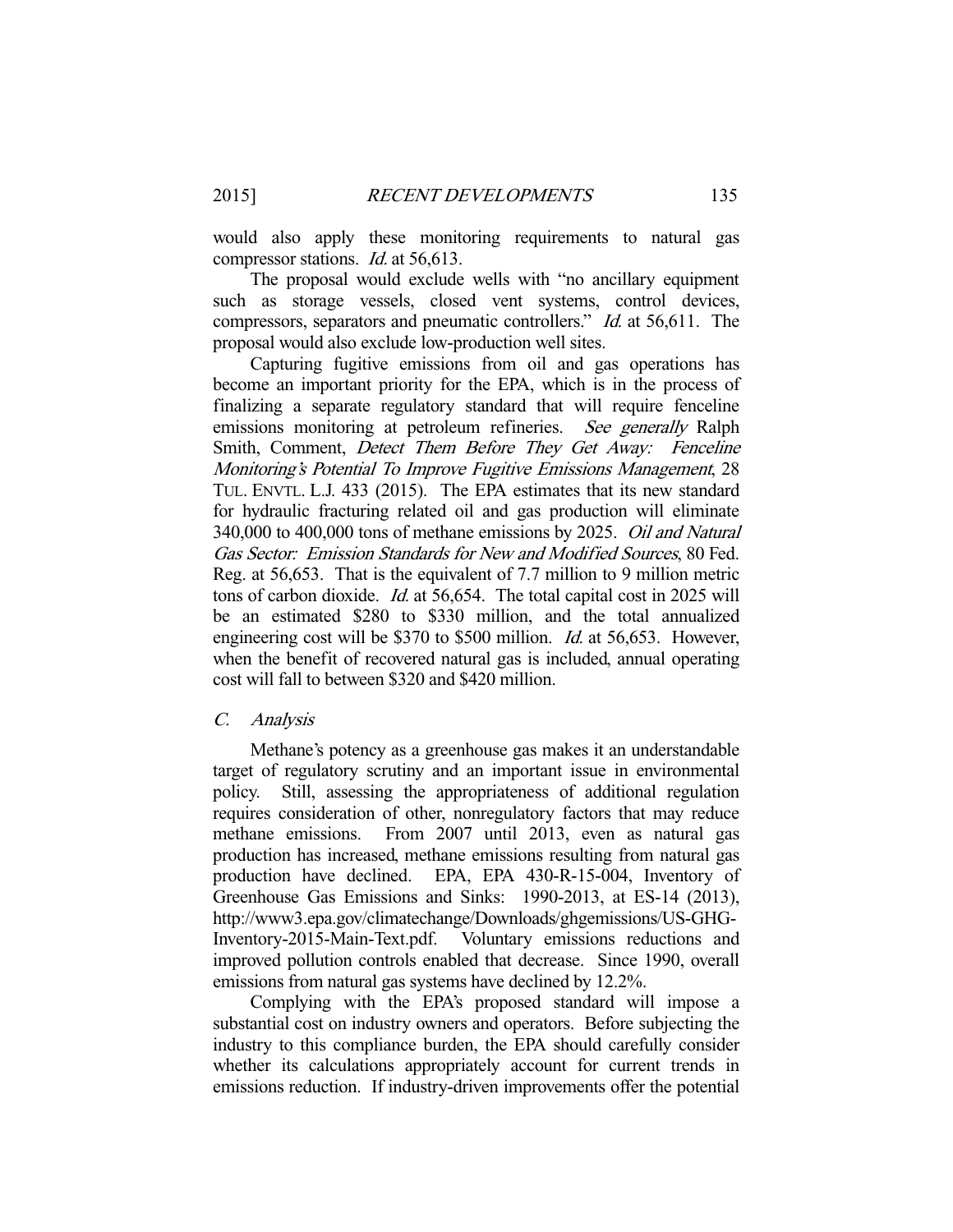to further reduce methane emissions, these regulations may be unnecessary and possibly even counterproductive. However, if existing methods for emissions monitoring prove unreliable, and existing emissions estimates are artificially low, then an updated standard from the EPA may prove essential to maximizing the environmental benefits of the U.S. natural gas boom.

Ralph Smith

### II. CLEAN WATER ACT

# Clean Water Rule: Definition of "Waters of the United States," 80 Fed. Reg. 37,054

 This past June, the United States Army Corps of Engineers and the United States Environmental Protection Agency jointly published a final rule clarifying and reassessing the definition of "waters of the United States." Clean Water Rule: Definition of "Waters of the United States," 80 Fed. Reg. 37,054 (June 29, 2015) (to be codified at 33 C.F.R. pt. 328, to C.F.R. pts. 110, 112, 116, 117, 122, 230, 232, 300, 302, 401). The meaning of this phrase has a significant impact on the jurisdictional reach of the agencies under the Clean Water Act (CWA). It controls the scope of application of several important programs that protect our waters from pollution under the CWA, including the National Pollutant Discharge Elimination System, the section 404 permitting program for discharge of dredged or fill material, and the section 311 oil spill prevention and response program.

### A. Background

 The determinations made under this rule are part of everyday operations of these agencies. Since 2008, "[t]he agencies . . . have made more than 400,000 CWA jurisdictional determinations." *Id.* at 37,065.

 This rule change was a massive undertaking. The agencies published a proposed rule on April 21, 2014. Id. at 37,057 (citing 79 Fed. Reg. 22,188 (Apr. 14, 2014)). The proposed rule received more than one million comments. Additionally, the agencies conducted extensive outreach by conducting more than 400 meetings nationwide with a variety of different stakeholders, including farmers, municipalities, environmental organizations, and other federal agencies.

 The rule change was undertaken partly in response to three decisions by the United States Supreme Court. Those decisions were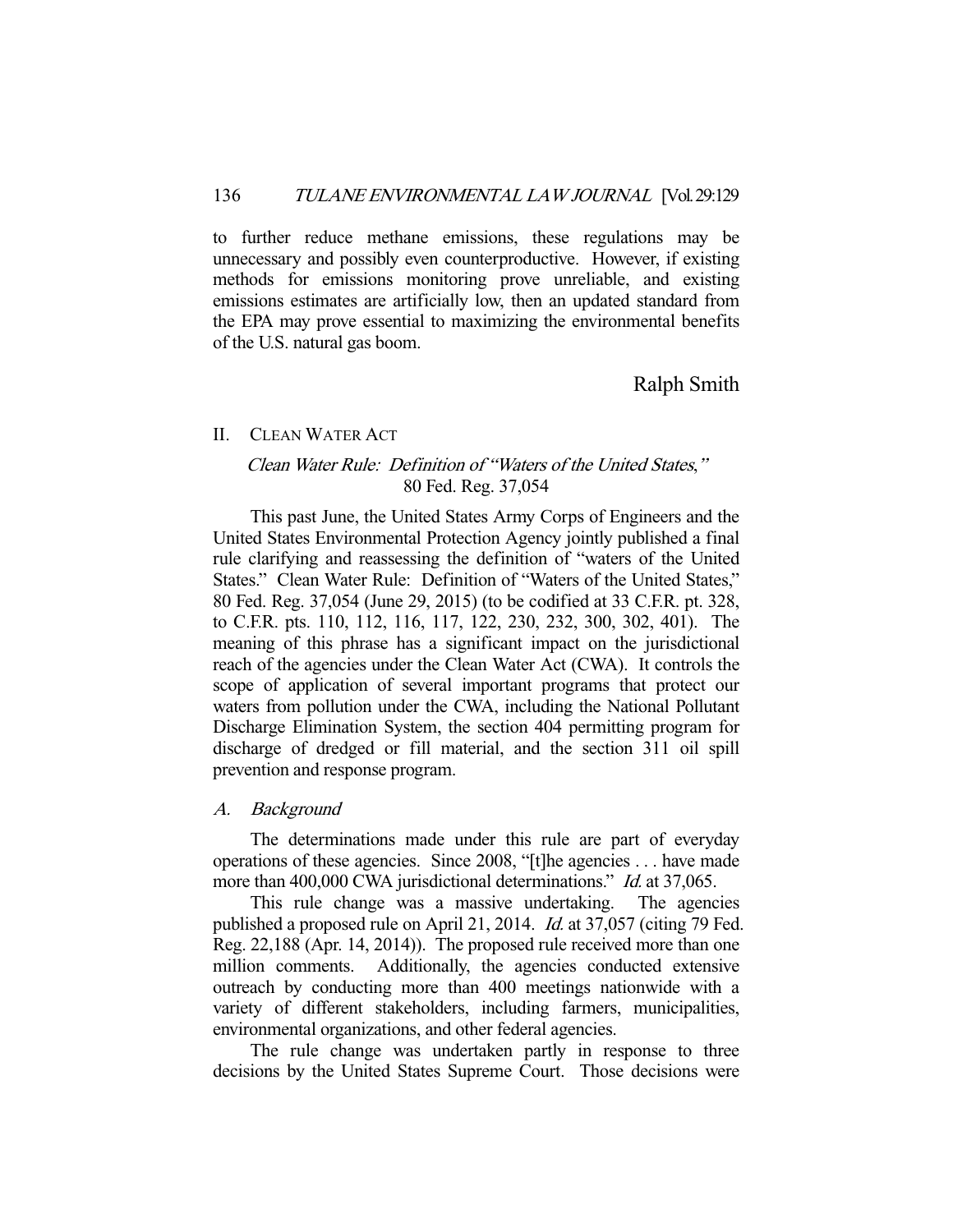United States v. Riverside Bayview Homes, Inc., 474 U.S. 121 (1985), Solid Waste Agency of Northern Cook County v. U.S. Army Corps of Engineers, 531 U.S. 159 (2001), and Rapanos v. United States, 547 U.S. 715 (2006). In all of these cases, the Court addressed whether certain water bodies are waters of the United States and therefore properly under the jurisdiction of the CWA. 547 U.S. at 720-21; 474 U.S. at 123; 531 U.S. at 162. Initially, in Riverside, the Court accepted the Corps' reasoning that adjacent wetlands should be included as waters of the United States because they are "inseparably bound up" with those waters. 474 U.S. at 134. In the modern opinions, this reasoning has evolved into the concept of a "significant nexus" between the body of water in question and the integrity of downstream environments. 531 U.S. at 167; 547 U.S. at 717. It is this concept of a significant nexus that now permeates the agencies' mindset in determining what is and is not a water of the United States. 80 Fed. Reg. 37,056.

### B. Summary of the Rule

 As the rule now stands, there are two distinctions that must be made in order to judge the jurisdictional status of a water, namely whether the water is a water of the United States. The first distinction is whether or not the water is of the type that is considered jurisdictional by rule. Id. at 37,073. Those waters not jurisdictional by rule may undergo a "Case-Specific Significant Nexus Determination." The second distinction is whether those waters undergoing the "Case-Specific Significant Nexus Determination" should be considered in combination with other similarly situated waters. The new rule also maintains several exceptions for waters that may have a significant effect on downstream environments but are still excluded from protection under the CWA. *Id.* at 37,059. What group the water falls under determines the standard under which the water's status is decided.

 Those waters that are jurisdictional by rule require no further questions: "Waters in these categories are jurisdictional 'waters of the United States' by rule—no additional analysis is required." *Id.* at 37,073. Consistent with the prior rule, "the final rule includes traditional navigable waters, interstate waters, territorial seas, and impoundments of jurisdictional waters in the definition of 'waters of the United States.' These waters are jurisdictional by rule." *Id.* at 37,058.

 Previously falling under the definition of waters of the United States without limitation, tributaries have been narrowed in their definition. The agencies have limited the definition to "those [waters] that have both a bed and banks and another indicator of ordinary high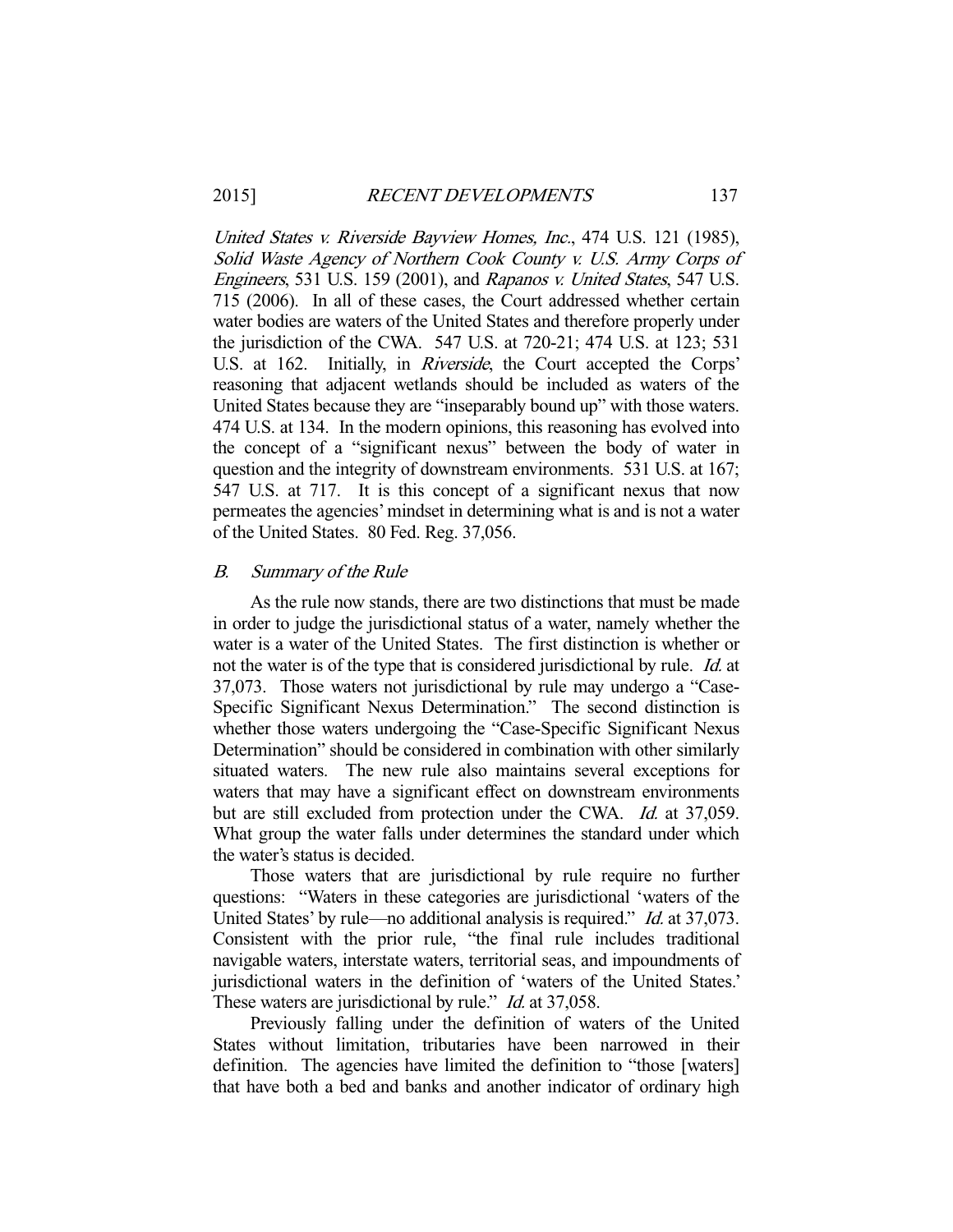water mark." *Id.* at 37,068. "[W]hether they are perennial, intermittent, or ephemeral," is not an important factor.

Adjacent waters continue to be defined as jurisdictional by rule. *Id.* at 37,058. Adjacent waters now also benefit from a definition of the term "neighboring" as a qualifier of adjacency. Specifically, waters are neighboring when they are "within 100 feet of the ordinary high water mark;" within "the 100-year floodplain and . . . within 1,500 feet of the ordinary high water mark;" or "within 1,500 feet of the high tide line of a traditional navigable water or the territorial seas." Neighboring waters are waters of the United States.

 Tributaries and adjacent waters were determined by the agencies to always have a "significant nexus." The agencies have determined a long list of factors to be considered when making the determination of a significant nexus. *Id.* at 37,067. These factors include the functions of

sediment trapping; nutrient recycling; pollutant trapping, transformation, filtering, and transport; retention and attenuation of floodwaters; runoff storage; contribution of flow; export of organic matter; export of food resources; and provision of life-cycle dependent aquatic habitat (such as foraging, feeding, nesting, breeding, spawning, and use as a nursery area) for species located in traditional navigable waters, interstate waters, or the territorial seas.

These are the functions that have been determined to "significantly affect the chemical, physical, and biological integrity of downstream waters" and will be used to make case specific determinations as well.

 A case-specific determination will only be necessary for waters within the 100-year flood plain of a water or within 4,000 feet of the high tide or high water mark of the waterbody. *Id.* at 37,071. Waters outside of these bounds, and not included in the five exceptions, may be presumed not to be waters of the United States.

 If it is determined that a water requires a case-specific determination then it must be first considered whether that water deserves to be judged in conjunction with other similarly situated waters. The agencies have determined that there are five waters that will always be considered in conjunction with similarly situated waters: prairie potholes, Carolina and Delmarva bays, pocosins, western vernal pools in California, and Texas coastal prairie wetlands. These wetlands may be considered similarly situated when "they perform similar functions and they are located sufficiently close to each other to function together in affecting downstream waters." Those similarly situated waters "must be combined with other waters in the same subcategory located in the same watershed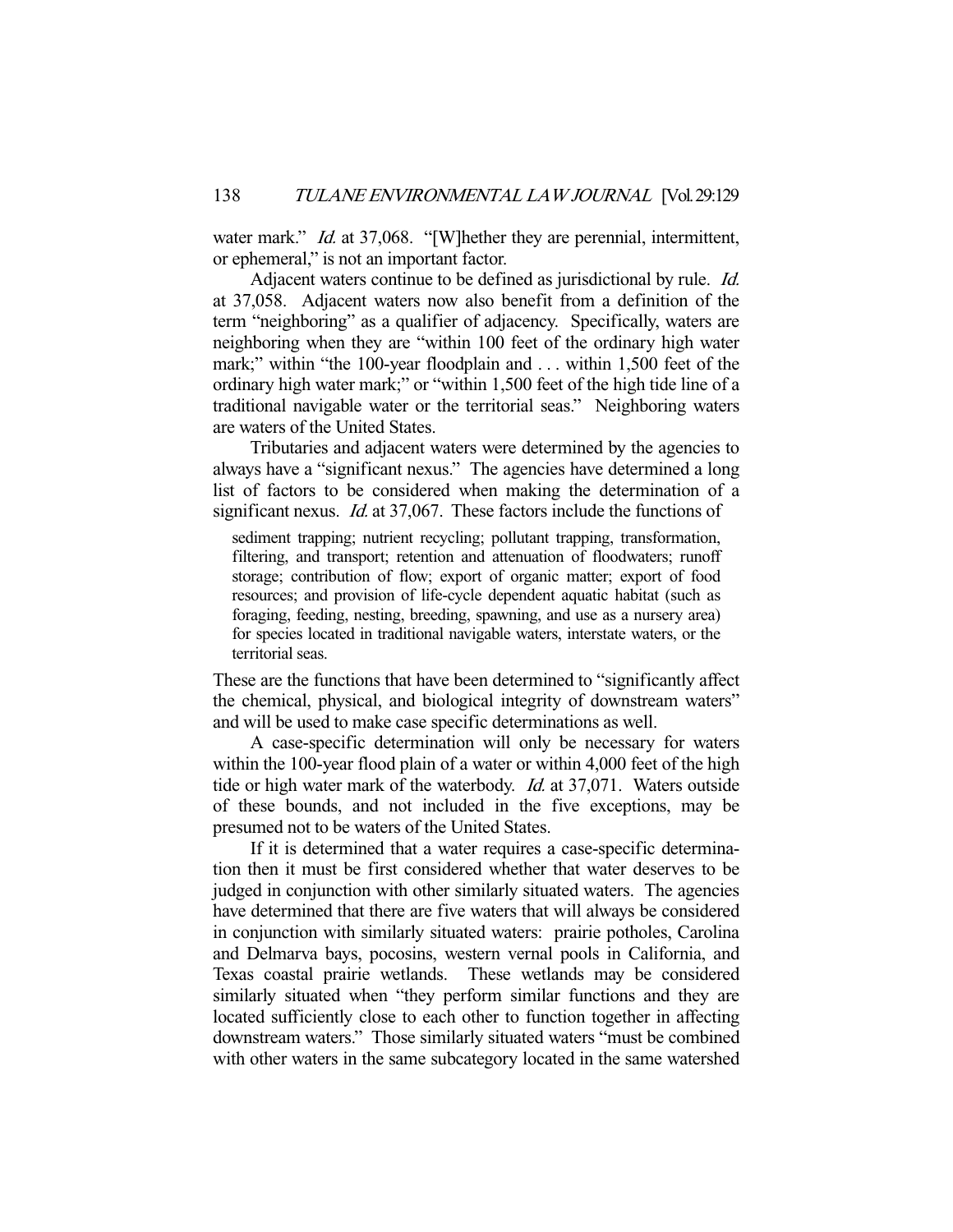that drains to the nearest traditional navigable water, interstate water, or the territorial seas."

 Finally, after all the above determinations, a water may be excluded as a water of the United States if the water is an artificially irrigated area that would revert to dry land if not irrigated; an artificial lake or pond created by excavation or diking; an artificial reflecting or swimming pool; a small ornamental water; a water filled depression created incidental to mining or construction activity; erosional features such as gullies, rills, and other ephemeral features; or a puddle. Id. at 37,098.

C. Analysis

 The issuance of this rule is meant to provide "more regulatory certainty by narrowing the scope of waters that can be assessed under a case-specific" evaluation. Id. at 37096. Having concrete numbers that limit jurisdictional reach will increase industry confidence in its ability to determine what is or is not a "water of the United States," and while some things like certain ditches have been excluded from the definition of a water of the United States, those structures may still be considered as a point source if they are contributing to the destruction of true jurisdictional waters.

T. Jordan Alost

# III. RESTRICTIONS ON THE COMMERCIAL TRADE OF ANIMALS AND ANIMAL PARTS

Imprisoned Again: Keith Cantore and the "Turtle Hustle" United States v. Cantore, No. 2:14-cr-00197-KDE-MBN (E.D. La. Aug. 5, 2015)

 On April 8, 2015, following a federal grand jury indictment charging thirty-five-year-old Keith Cantore of Monee, Illinois, with three counts of illegal trafficking of wildlife, Cantore pled guilty to violating the Lacey Act. See Plea Agreement at 1, United States v. Cantore, No. 2:14-cr-00197-KDE-MBN (E.D. La. Aug. 5, 2015). On August 5, 2015, U.S. District Judge Kurt D. Engelhardt sentenced Cantore to forty-one months of incarceration with three years of supervised release to follow, and also ordered him to pay \$42,805.87 in restitution and \$100 for a special assessment. Judgment at 2-3, 5, Cantore, No. 2:14-cr-00197- KDE-MBN (E.D. La. Aug. 5, 2015).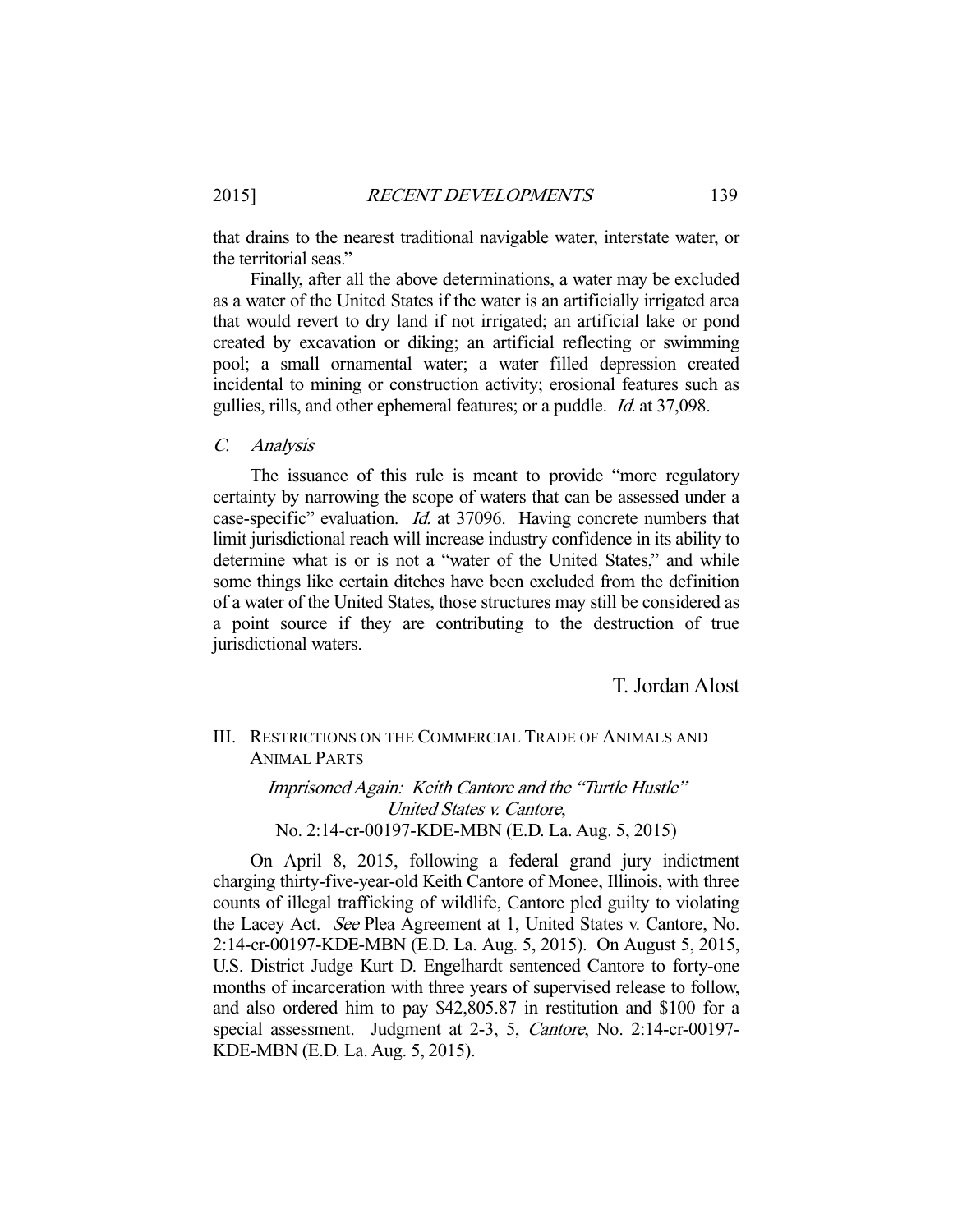While this case did not create new law in native species protection, Cantore's recent conviction is illuminating as a criminal vignette in illicit global trade of a niche product. As the former editor of Foreign Affairs, Dr. Moisés Naím, wrote in his seminal analysis of illicit markets, the illegal market for endangered species operates similarly to illegal drug, arms, and human trafficking markets, and is similarly corrosive of legitimate commerce and governance; this market is considered a "secondary" illicit trade because it has not earned the same degree of public scrutiny and enforcement. MOISÉS NAÍM, ILLICIT: HOW SMUGGLERS, TRAFFICKERS, AND COPYCATS ARE HIJACKING THE GLOBAL ECONOMY 157-58, 163-67 (2005). Regardless of whether the object of sale is an illegal drug, a counterfeit brand, or a protected species, where a market demand exists, the satiating supply will exist as well. See id. at 157-58. Profit is the driver. Id. at 239.

 The instant case of Keith Cantore is intriguing because, as a common criminal with a history of theft, drug, and firearm convictions, he graduated his criminality to the less-scrutinized niche market of live animals. See Government's Response to Defendant's Sentencing Memorandum at 2 n.2, Cantore, No. 2:14-cr-00197-KDE-MBN (E.D. La. Aug. 5, 2015). As they would with a sophisticated investigation into an illicit drug or arms deal, in this case federal and state authorities used a cooperating informant to execute a sting operation to take down an overconfident turtle hustler. See Factual Basis, Cantore, No. 2:14-cr-00197-KDE-MBN (E.D. La. Aug. 5, 2015).

# A. Background and Sting Operation

1. The Lacey Act, Convention on International Trade in Endangered Species of Wild Fauna and Flora (CITES), and State Law

 The Lacey Act makes it illegal to import, export, transport, sell, receive, acquire, or purchase, in interstate or foreign commerce, any fish or wildlife taken, possessed, transported, or sold in violation of any law or regulation of any State or Foreign law or attempt to do so. 16 U.S.C.  $\S$  3372(a)(2)(A), (a)(4) (2012). Any person who knowingly engages in such conduct when the wildlife has a market value in excess of \$350 is subject to criminal penalties. *Id.*  $\S 3373(d)(1)(B)$ . Although the North American Wood Turtle (Glyptemys Insculpta) is not yet on the Endangered Species List, it has been listed since 1992 in the CITES as a species that "may become threatened with extinction unless trade is strictly regulated." Factual Basis, *supra*, at 2 n.1. Also, these turtles are protected at the state level. Pennsylvania law prohibits taking North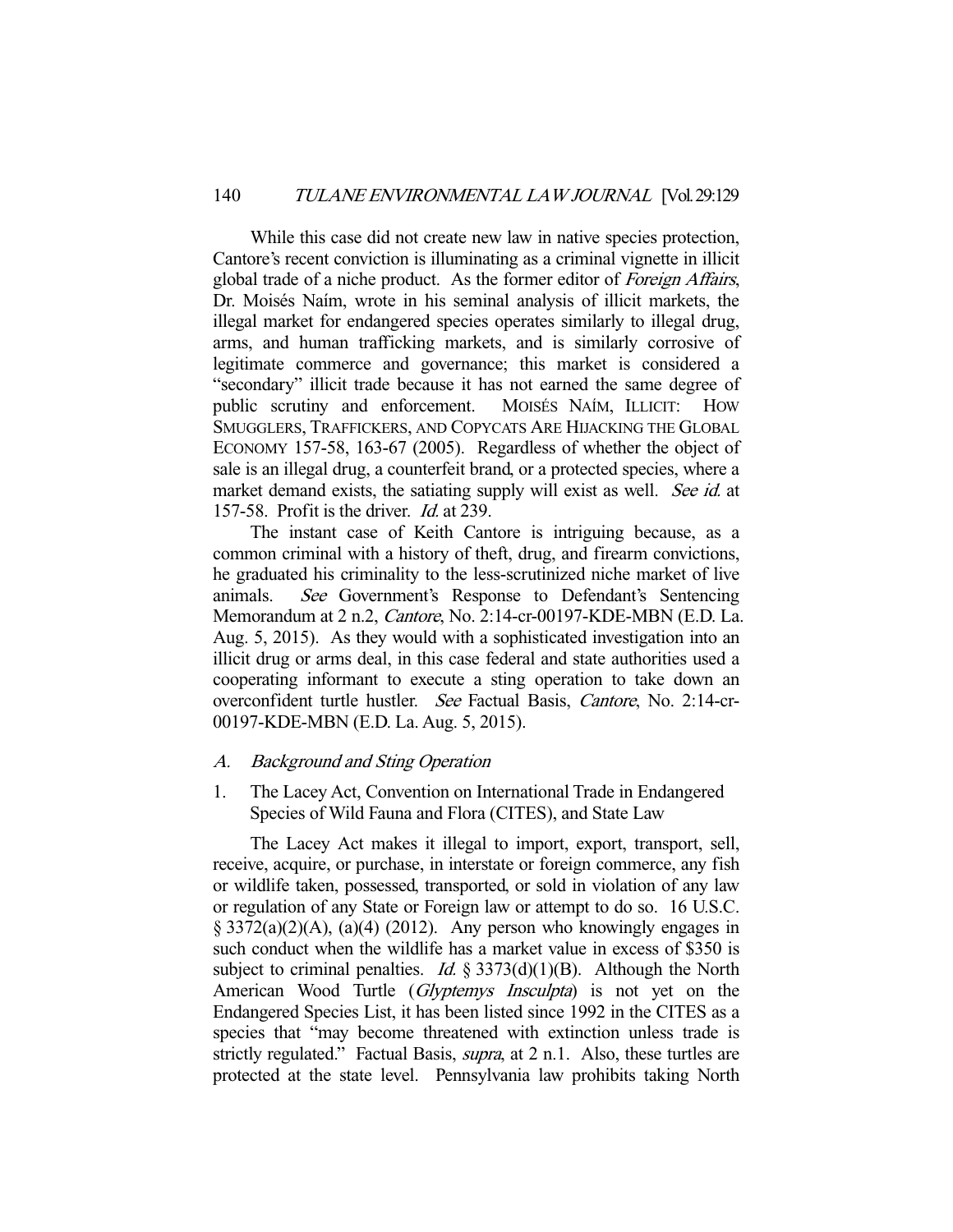American Wood Turtles from the wild and shipping them outside state lines. 58 PA. CONS. STAT. §§ 79.3, .9 (2010). Furthermore, the transactions and attempted transactions between Cantore and the cooperating informant were illegal under Louisiana law because neither buyer nor seller possessed the required turtle farming license. LA. STAT. ANN. §§ 3:2358.4, .10, .13 (2015).

#### 2. Inter-Agency Cooperation: Count One, Count Two

 In 2014, special agents from three federal agencies, the U.S. Fish and Wildlife Service (FWS), Homeland Security Investigations (HSI), and the U.S. Postal Inspection Service (USPIS), were investigating "the unlawful capture, possession, interstate sale, and export of various domestic turtle species." Factual Basis, *supra*, at 1. The original focus of their investigation was another reptile smuggler, former U.S. Postal Service (USPS) employee Lawrence Treigle of Covington, Louisiana. Treigle received a suspicious amount of wire transfers from a Hong Kong bank account, totaling more than \$200,000. See Sentencing Memorandum for the Defendant at 4, United States v. Cantore, No. 2:14 cr-00197-KDE-MBN (E.D. La. Aug. 5, 2015). Treigle ultimately pled guilty to conspiring to smuggle turtles from the United States to Hong Kong. See Factual Basis at 1-4, United States v. Treigle, No. 2:14-cr-181-HGB-SS, (E.D. La. Apr. 23, 2015).

 Prior to his sentencing, Treigle cooperated with investigators and, at their direction, continued electronic communications about the purchasing, trading, and selling of turtles. Factual Basis, Cantore, supra, at 1-2. Cantore initiated a conversation with Treigle on July 18, 2014, via Facebook Messenger: "I buy all morphs and oddballs and wholesale stock for my CHINESE customers let me know what you have or can get me." *Id.* at 2. Cantore sought the purchase of Bog Turtles (*Clemmys* muhlenbergii), which have been listed as threatened and protected under the Endangered Species Act (ESA) since 1997. Id. at 2 n.2. Also, emails to a Hong Kong turtle buyer surfaced during the investigation in which Cantore advertised the sale of Alligator Snapping Turtles, which are listed on the Illinois endangered species list. Criminal Complaint at 19, Cantore, No. 2:14-cr-00197-KDE-MBN (E.D. La. Aug. 5, 2015).

 Over the next week, Cantore and Treigle exchanged text messages in which they discussed the risks of trading with new partners and the risks of being caught, especially with their prior criminal histories. Factual Basis, supra, at 3; Criminal Complaint, supra, at 7-8. Each of them had been convicted of violating the Lacey Act in the past; Cantore was previously convicted in the Central District of Illinois for selling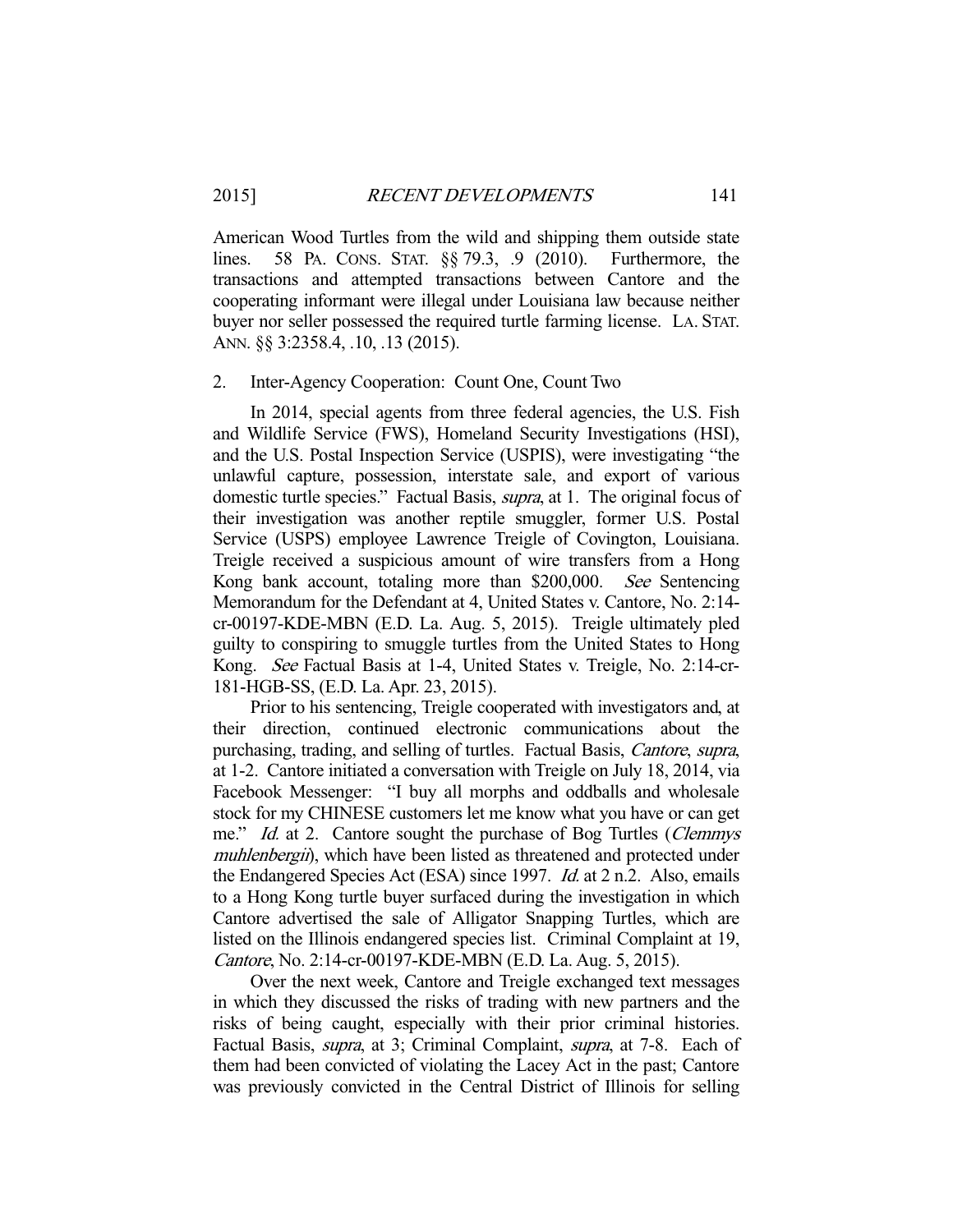undersized turtles in 2006. See Criminal Complaint, supra, at 20. After negotiating the price of the wood turtles, "CANTORE agreed to pay [Treigle] nine hundred dollars (\$900) for each pair of North American Wood turtles." Factual Basis, supra, at 4.

 On July 24, 2014, Treigle received a USPS Express Mail Envelope containing money orders totaling \$3,600 for the purchase of four pairs of turtles. In exchange, "law enforcement officers packed eight live North American Wood turtles (four female and four male) into a cardboard box" and shipped them to Cantore's home as previously negotiated with Treigle. An undercover USPIS Inspector delivered the package to Cantore's home and identified the signee as Cantore. This completed transaction amounted to Count One of the indictment. See Criminal Complaint, supra, at 21. Cantore and Treigle arranged an identical order for eight turtles to be shipped from Treigle in Louisiana to Cantore in Illinois, but the turtles were returned to sender due to unknown issues with the USPS. Factual Basis, *supra*, at 5. This attempted transaction amounted to Count Two in the indictment. See Criminal Complaint, supra, at 21-22.

# 3. The Sting: Count Three

 Apparently pleased with the first shipment, Cantore contacted Treigle on August 23, 2014, for a much larger order of North American Wood Turtles that Treigle ordered from a supplier in Pennsylvania. Factual Basis, *supra*, at 5. Cantore emphasized the need for urgency: "Hurry and lets get them woods before they no longer want them market changes fast man the albino red ears is starting to fade already." They agreed to fifty pairs of North American Wood Turtles at the price of \$400 per turtle. They met on September 5, 2014, at a hotel in Slidell, Louisiana. *Id.* at 6. Cantore called Treigle to change their rendezvous point to the McDonald's nearby, and when they met there, Cantore asked to follow Treigle home to complete their transaction. Treigle was driving an undercover government vehicle equipped with a video recorder and audio transmitter for investigators to monitor the meeting. He also carried thirty-seven turtles with him as a sign of good faith.

 En route to Treigle's home to complete the exchange, St. Tammany Parish Sheriff's office executed a traffic stop of Cantore's vehicle. *Id.* at 6-7. After being detained, a search of Cantore's vehicle produced ten boxes of various species of turtles and \$20,000 in cash. Id. at 7. Agents then executed searches of Cantore's home and storage unit in Illinois, where they found six alligators and more than 290 different turtles.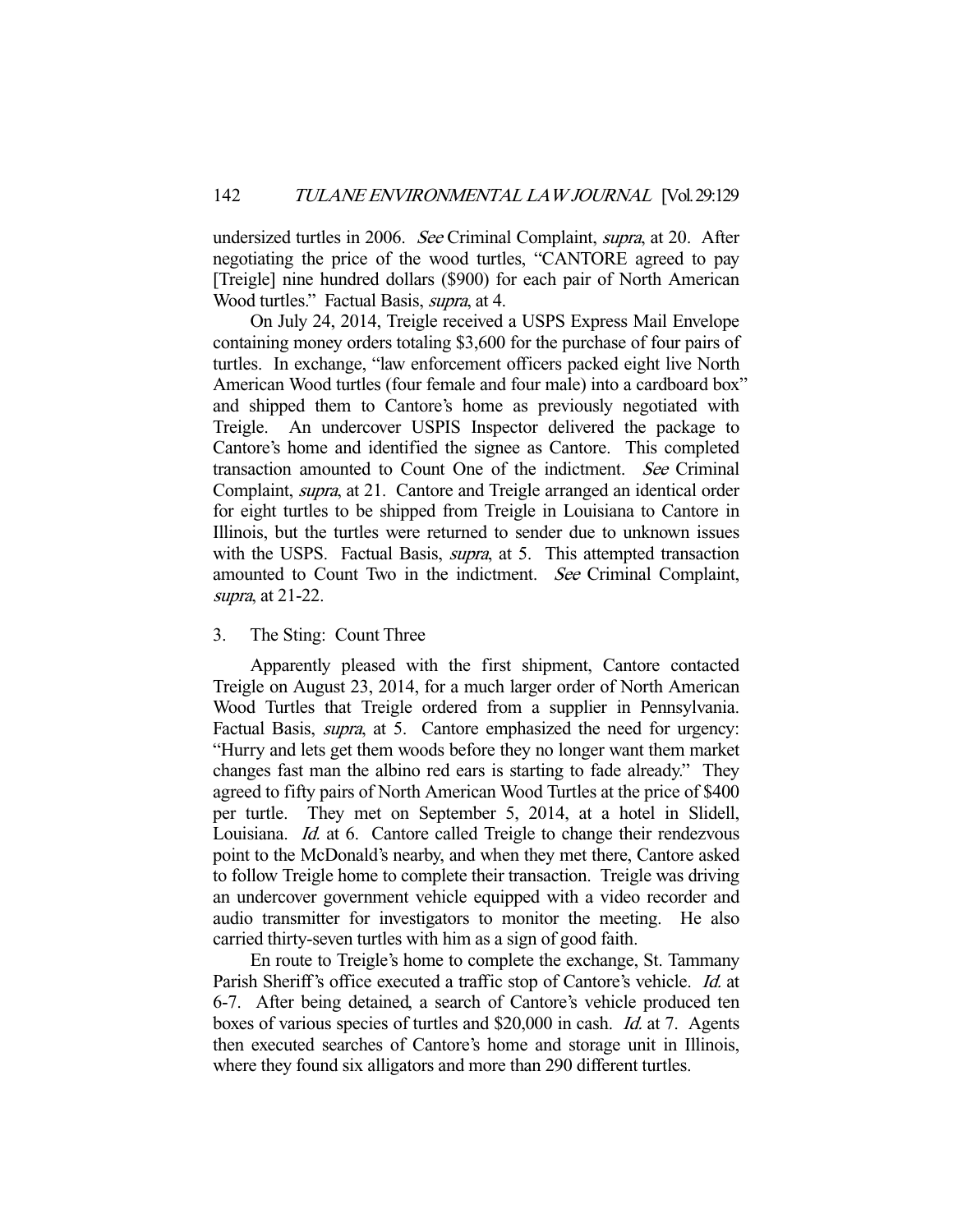In addition to the physical evidence seized during the Slidell sting operation and the home searches in Illinois, investigators saved screen shots of Cantore's Facebook posts in which he had advertised his reptile business, offering groups of turtles for sale, including price offers, and advertising the turtle as "ready for export over seas!" Criminal Complaint, supra, at 13-18. He also posted many photos of various species of turtles, and wooden boxes with "Live Animals" caution stickers. In one of his more self-congratulatory Facebook postings, Cantore posted photos of himself, shirtless and silhouetted against a sunny glass door, standing beside Tupperware bins apparently separating his live turtles. *Id.* at 15. As a caption to these photos, he wrote, "You know the Turtle Hustle is seriously extreme when your kitchen has been takin over once again! And your turtle helper has to smoke a joint to cope with the hustle!!"

### B. Guilty Plea and Analysis

 Cantore pleaded guilty to Count Three and was sentenced to fortyone months of incarceration and three years of supervised release, and ordered to pay \$42,805.87 in restitution. Judgment, supra, at 1-3, 5. This Recent Development illustrates that money is the primary driver of criminal activity involving illicit markets; whether the market involves illegal drugs, arms, or turtles, authorities should view their investigation and enforcement of criminal law through the lens of economic supply and demand. If subject references (North American Wood Turtles) were redacted from the Plea Agreement and Factual Basis, et al, and replaced with references to sales of controlled substances or weapons, the narrative would be familiar: A young male brags on social media about hustling, has a criminal past that includes theft, drug, and firearm possession, and he uses electronic communications to arrange and negotiate illegal exchanges of money for goods. In other words, just as Dr. Moisés Naím argued a decade ago, the salient consideration in a criminal market is the legitimacy of the transaction rather than the particular object of sale. See NAÍM, supra, at 239-41. What differs among various illicit transactions is the scale of public attention and legal enforcement.

 Hopefully, other inter-agency efforts will succeed at damming the flows of illicit streams of commerce of all types. The U.S. Department of Homeland Security has grown more effective since its inception after the September 11th terrorist attacks. NAÍM, supra, at 177-98. Its HSI special agents work every day on interagency investigations like the FWS-HSI-USPIS effort that brought Cantore and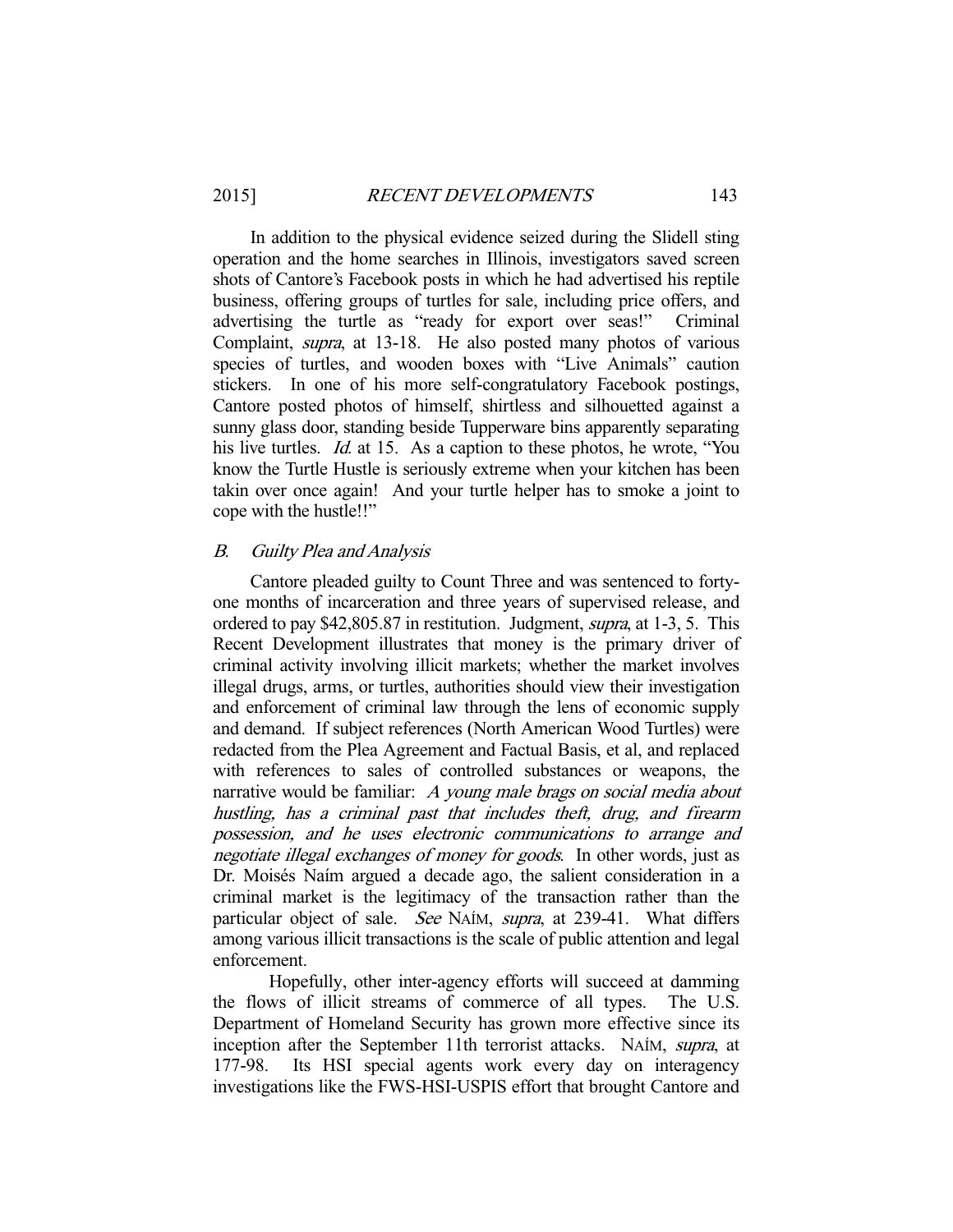Treigle to justice. There are rarer, more threatened species being stolen and sold, and there are smarter criminals engaged in the same illicit markets who do not use social media to incriminate themselves. But, as evidenced with Cantore's style of poaching protected species, this market is larger than ivory and hides: "More than 30,000 species of animals and plants are considered protected." NAÍM, supra, at 163. The American public should support the government's efforts to enforce these laws, because efforts to prevent the illicit trade in turtles or any other protected species benefit parallel efforts to prevent other illegal markets as well.

# Alex B. Johnson

# Chinatown Neighborhood Association v. Harris, 794 F.3d 1136 (9th Cir. 2015)

In *Chinatown Neighborhood Ass'n v. Harris*, the United States Court of Appeals for the Ninth Circuit affirmed the United States District Court for the Northern District of California ruling that upheld California's Shark Fin Law. 794 F.3d 1136, 1147 (9th Cir. 2015). The Ninth Circuit Court of Appeals held that (1) the Shark Fin Law does not violate the Supremacy Clause by interfering with the national government's authority to manage fishing off the coast of California under the Magnuson-Stevens Fishery Conservation and Management Act (MSA), and (2) California's Shark Fin Law did not violate the Dormant Commerce Clause because it does not significantly interfere with interstate commerce. *Id.* at 1145, 1147.

## A. Background

### 1. Factual Background

 Shark finning is the practice of removing the fins from a shark's body while the shark is still alive. *Id.* at 1140. Shark fins are primarily sold to make shark fin soup, a Chinese delicacy. Prior to enacting the 2012 Shark Fin Law, California enacted other laws and statutes to regulate the state's shark fin market, and both federal and state laws prohibited finning in the waters off the California coast. In 1995, the California legislature made it unlawful to possess or deliver for commercial purposes on any commercial fishing vessel shark fins or tails that had been removed from the carcass. In 2000, Congress added a shark finning prohibition to the MSA.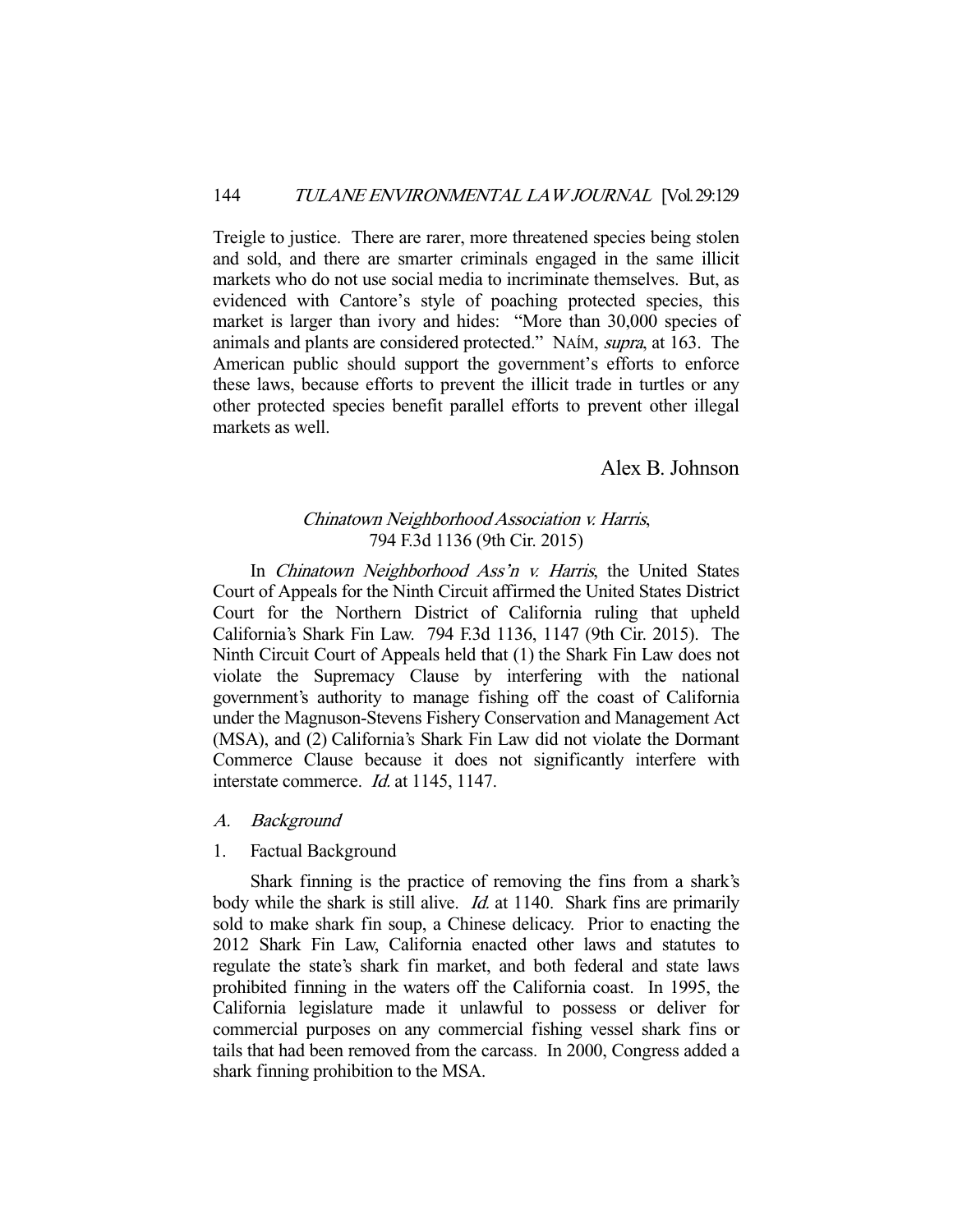However, in 2011, the California legislature found that, in spite of existing shark finning prohibitions and regulations, shark finning caused "tens of millions of sharks to die each year," threatening shark populations, an important element of marine life. The legislature also found that California has a shark fin market that contributes to shark finning practices. California's Shark Fin Law, enacted in 2012, makes it "unlawful for any person to possess, sell, offer for sale, trade, or distribute a shark fin." CAL. FISH & GAME CODE § 2021(b) (West 2015). Under the Shark Fin Law, it is a misdemeanor to possess, sell, trade, or distribute a shark fin that is detached from a shark's body. See CAL. FISH & GAME CODE § 12000 (West 2014).

### 2. Procedural Background

 Plaintiffs in this case, Chinatown Neighborhood Association and Asian Americans for Political Advancement, are associations representing people who used shark fins for cultural purposes and who participated in shark fin trade. Chinatown Neighborhood Ass'n, 794 F.3d at 1140. Originally, plaintiffs also included an argument that the Shark Fin Law violated the Fourteenth Amendment because they are Chinese Americans practicing a cultural tradition, but abandoned this argument before oral arguments. Id. at 1140 n.3.

 Plaintiffs moved the district court to preliminarily enjoin the Shark Fin Law in August 2012. *Id.* at 1140. The district court dismissed the motion, and the Ninth Circuit Court of Appeals affirmed the district court's decision, citing the plaintiffs' failure to show a likelihood of success on the merits of their preemption and Dormant Commerce Clause claims. The plaintiffs filed an amended complaint on December 9, 2013, and the district court granted the defendants' motion to dismiss with prejudice on March 24, 2014. *Id.* at 1141.

#### B. The Court's Decision

### 1. The Supremacy Clause

 The MSA, 16 U.S.C. §§ 1801-1884, was enacted to combat overfishing and its effects on marine life by establishing "a federalregional partnership to manage fishery resources." Id. at 1139 (quoting Nat. Res. Def. Council, Inc. v. Daley, 209 F.3d 747, 749 (D.C. Cir. 2000)). The MSA gives the federal government "sovereign rights and exclusive fishery management authority over all fish, and all Continental Shelf fishery resources, within the exclusive economic zone" (EEZ). The EEZ is the area of water extending from a state's coast to 200 nautical miles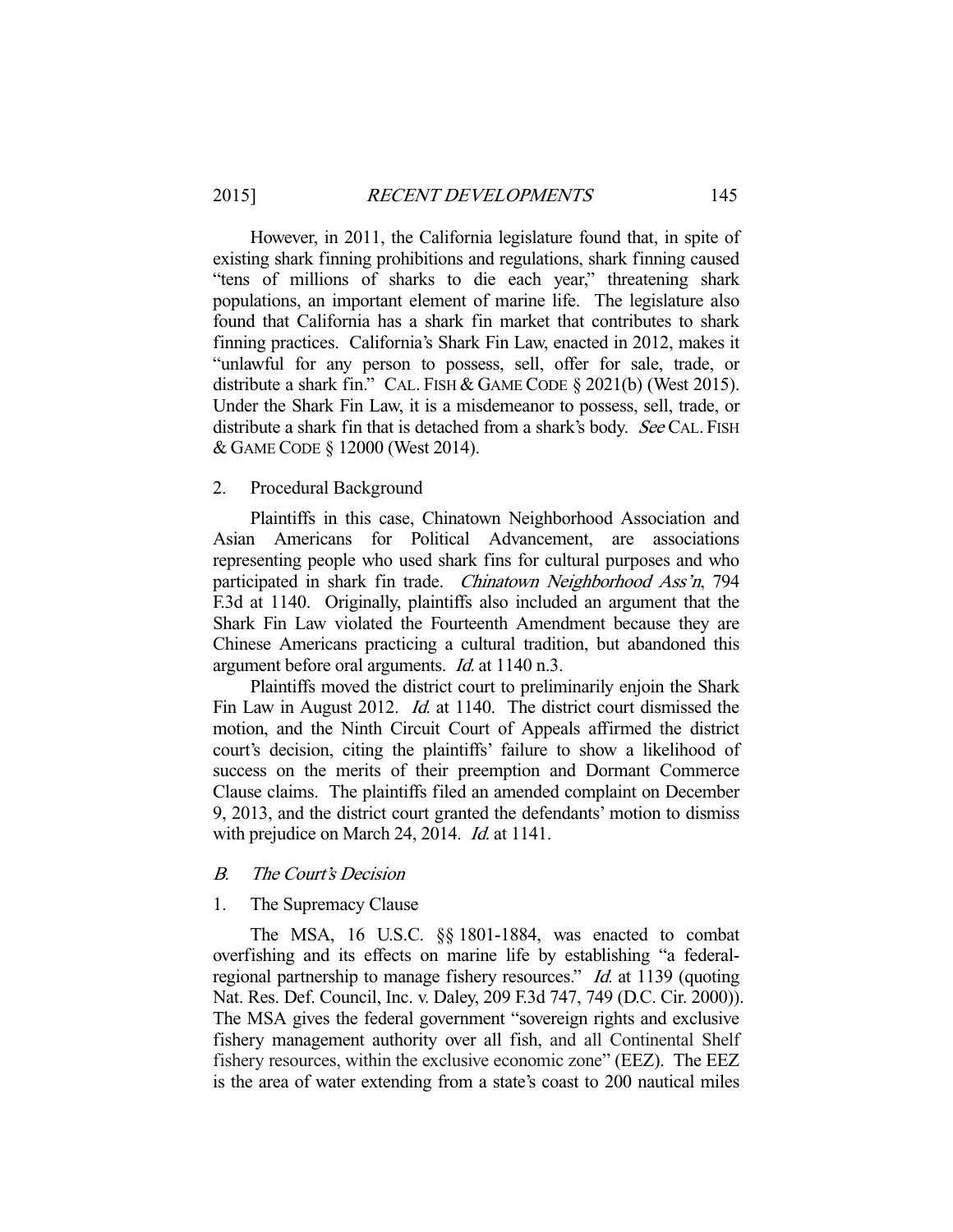offshore. The MSA calls for the creation of Fishery Management Councils—comprised of state and federal officials and experts that are appointed by the Assistant Administrator of the National Marine Fisheries Service—to create Fishery Management Plans that achieve and maintain optimum yield for each fishery. *Id.* at 1139-40 (quoting 16 U.S.C. § 1801(b)(4) (2012)).

 The plaintiffs first argued that the Shark Fin law is invalid because it interferes with the federal government's authority to regulate shark fishing in the EEZ off the California coast. Id. at 1142 (quoting Fla. Lime & Avocado Growers, Inc. v. Paul, 373 U.S. 132, 141 (1963)). However, the Ninth Circuit found that the plaintiffs failed to find any conflicts between the federal government's authority to manage fisheries under the MSA and the California Shark Fin Law. Although the MSA does not have a preemption clause, preemption occurs when a federal law conflicts with a state law. This preemptive effect can occur either when it is impossible to comply with both the state and federal law or when a state law impedes the "accomplishment and execution of the full purposes and objectives of Congress." Id. at 1141 (quoting Fla. Lime & Avocado Growers, Inc., 373 U.S. at 142-43; Arizona v. United States, 132 S. Ct. 2492, 2501 (2012)).

 The plaintiffs argued that there are competing objectives between the MSA and the Shark Fin Law that lead to preemption of the California law. *Id.* at 1142. The court reasoned that the MSA does in fact have many competing values within its framework, but that "[a]mong them . . . conservation is paramount." Id. at 1142-43. The court further added that the MSA has a provision for broad state-level participation and that "[c]ourts have found conflicts between state and federal schemes with overlapping purposes when the federal scheme is comprehensive and exclusive . . . but not when, as here, the federal scheme is cooperative." Id. at 1143.

 The court also reasoned that the plaintiffs' preemption argument that the Shark Fin Law is preempted by the MSA because the MSA fails to make any regulations related to activities that involve shark fins on land—is null because silence does not create a clear reason for preemption. The court also stated that the MSA leaves in-state fishing activities as subject to state regulations, which is applicable to on-land fishing activities such as shark fin trade. Id. at 1144. In conclusion, the Ninth Circuit stated that no federal law guarantees the use of shark fins on shore and that there are viable commercial uses for sharks rather than just their fins, therefore resolving the preemption issue. *Id.* at 1145.